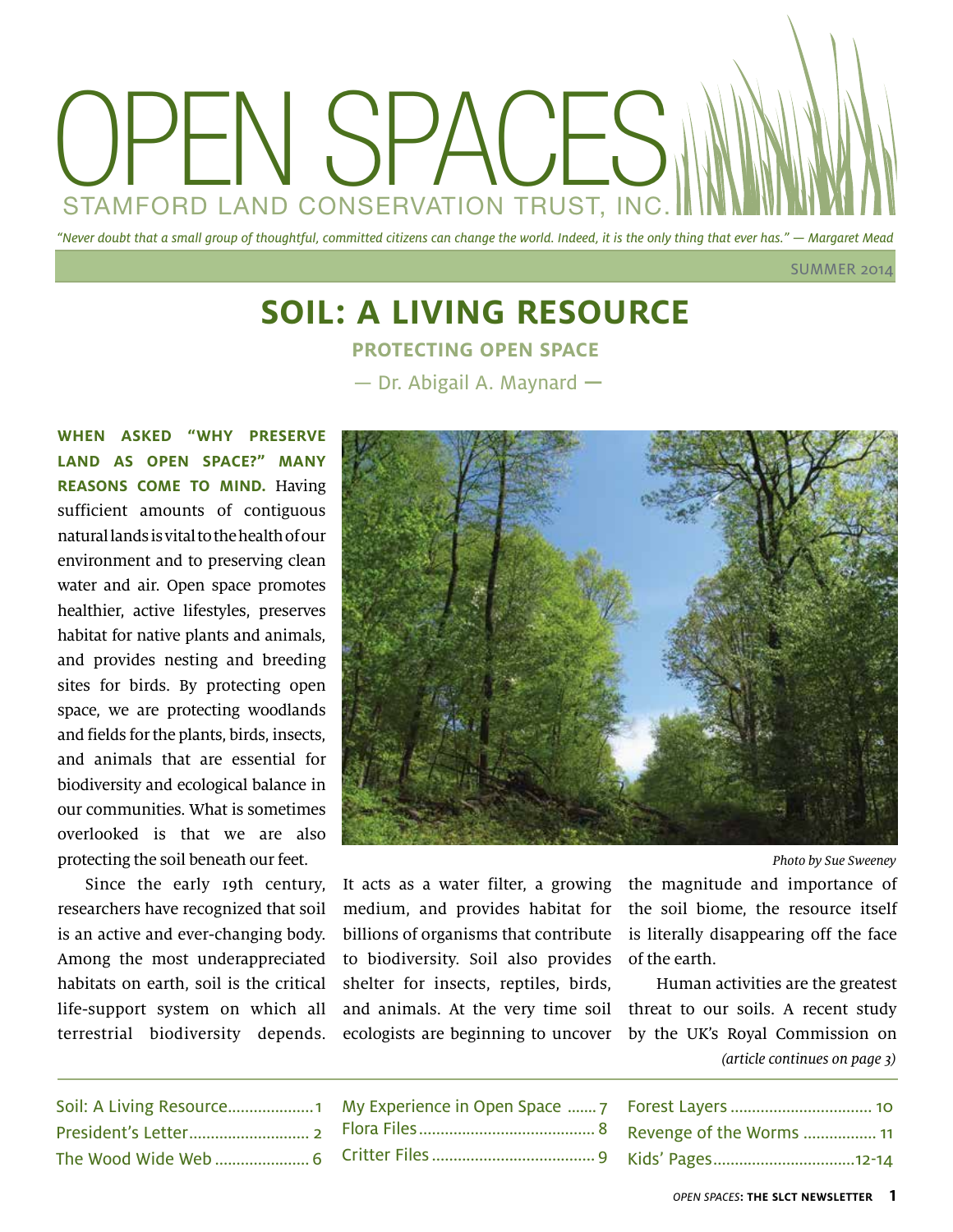

#### **board of directors**

#### **Officers**

**President** Richard Chiaramonte **Vice President** Harry Day **Treasurer**  Richard Kraska

**Secretary** Sophie Koffler

### **Chairperson Emerita**

Percy Lee Langstaff

#### **Directors**

Heather Bernatchez Adam Birnbaum Steven Danzer, Ph.D. Marina De Luca Katinka J. de Ruiter, Open Spaces design Jan Goldfluss Tara Gravel, Open Spaces editor Judith Liebeskind Erin McKenna Edward O'Hanlan, Esq. David Stuckey Annie Selkovits Taylor

#### **Trustees Council**

David Emerson Robert C. Graham, Jr. Steven D. Grushkin, Esq. Ralph A. Nichols, Esq. Richard W. Redniss June Rosenthal Arthur Selkowitz Robin Stein

# **President's Letter**

— Richard Chiaramonte —



**This issue's theme, "What Lies Beneath?" is an exploration of balance and interdependence.** Life above ground supports and enhances life below. And vice versa—life below ground supports and enhances life above. The two worlds are interdependent and demonstrate the importance of biodiversity. Once

we pave over or build on open space, we disrupt this interdependence, and we interrupt the way a healthy planet functions.

And here again comes the idea of balance. We need buildings (after all, we live and do business in them and the best of them are truly works of art) and roadways and parking lots. But we also need, as balance to that, the places where biodiversity can flourish; where what's above the ground and under the ground can work together to make their contribution to a more productive (and more pleasant) environment for all of us.

To get a good idea of what's going on under your feet as you stroll the paths of our forests and meadows and even your own backyards, take a look at our feature article, "Soil: a Living Resource" by Dr. Abigail A. Maynard. Also, our friend Sue Sweeney tells us about the remarkable (and difficult to observe) interconnectedness of tree roots. I was amazed to learn that trees support each other (much like good friends in a mutually supportive community) within the forest environment. Sue also tells us about the world of voles and the tunnels they make, both for their own use and that of others. Remaining beneath the surface, Beatriz Moisset reveals the nutritional cooperation between tree roots and the parts of the fungi we don't see (the parts underground). Each of these articles reminds us of the interdependence of the biomass above and the biomass below the surface.

We all know, almost instinctively, that everything in nature—which is just about everything there is—is connected. The relationships between nature's work, above and below ground, is one demonstration of that. It is hard to see, but it is there and it is important to preserve.

If you are interested in a very visible example of how the removal of one species (and its subsequent return) can profoundly affect an ecosystem, take a look at the four minute video about the wolves of Yellowstone. It can be found at http://blog.ted.com/2014/02/18/video-how-wolves-can-alter-thecourse-of-rivers/. It's not in Stamford and it isn't underground, but when it comes to biodiversity, it is great food for thought.

Thanks, as always, for your support and for caring about the environment. See you in the woods,

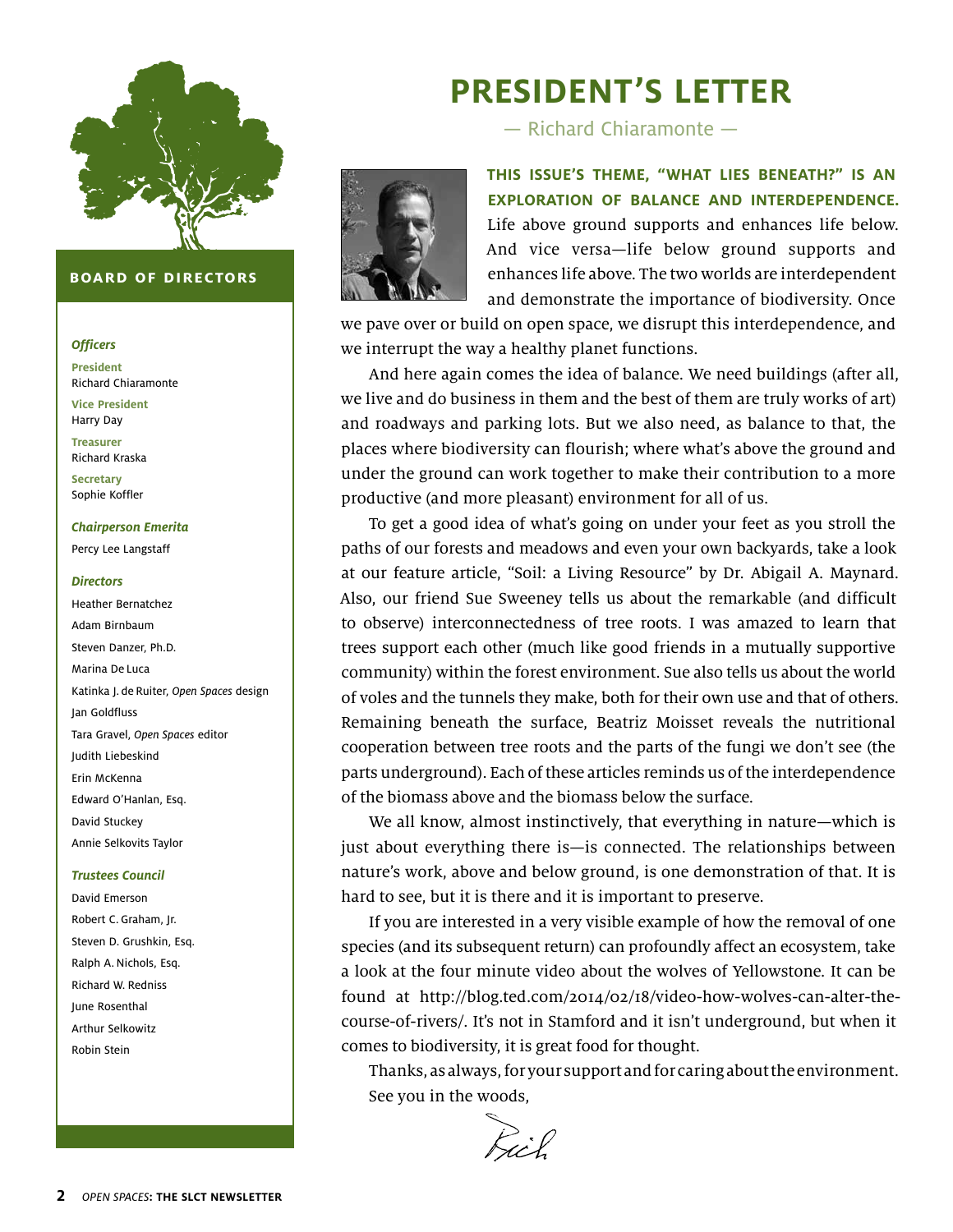Environmental Pollution concluded that some 10% of the world's soil has already been lost this century through deforestation, erosion, urban development, and other abuses of the land. Approximately 30% of the world's arable crop land has been abandoned because of severe soil erosion in the last  $40$ years. As it takes 500-1,000 years to form 1 inch of soil, soil is being lost at rate of 13 to 80 times faster than it is formed.

What is in soil? Soil is composed of four major components: minerals, organic matter, water, and air. Soil minerals, which provide physical support for plants, are derived from rock that has been broken down over time by wind, water, and chemical processes. These minerals are the source of many metals such as iron, aluminum, and zinc. Organic matter consists of decaying plant and animal matter and contains many of the nutrients essential for plant growth. Water and air are, of course, required by all living organisms, including plants, for growth.

Soil organic matter is made up of many different kinds of compounds some more useful to organisms than others. In general, soil organic matter is made up of roughly equal parts humus—a relatively stable form of carbon that can remain in the soil for decades, or even centuries—or active organic matter. Active organic matter consists of organic compounds that are available to soil microorganisms.



Bacteria tend to use simple organic compounds, such as root- or freshplant residue. Fungi tend to use more complex compounds, such as fibrous plant residues, wood, and soil humus. Intensive agricultural practices trigger spurts of activity among bacteria and other organisms that consume organic matter and convert it to CO2. On the other hand, practices that build soil organic matter, such as reduced tillage and land preservation, encourage the conversion by soil organisms of active organic matter to humus. Humus is stable because bacteria and fungi have helped form carbon molecules that are too complex and large for soil organisms to decompose. Soil stores carbon dioxide and other greenhouse gases as soil organic matter and soil organic matter is actually the major global storage reservoir for carbon. Land management practices can be

chosen to increase the amount of carbon sequestered as soil organic matter and reduce the amount of CO2, a greenhouse gas, released to the atmosphere. Thus, soil organic matter plays a major role in stabilizing and regulating the earth's climate. Soil organic matter offers several added benefits: It filters and cleans water, enhances water retention and storage, mitigates the impacts of extreme weather events, reduces soil erosion, and serves as a source of long-term, slow release nutrients.

Soils harbor a diverse community of living organisms, both animals and plants. In fact, there are more living individual organisms in a tablespoon of soil than there are people in the world. The staggering diversity of organisms in the soil may be orders of magnitude higher than above ground diversity of plants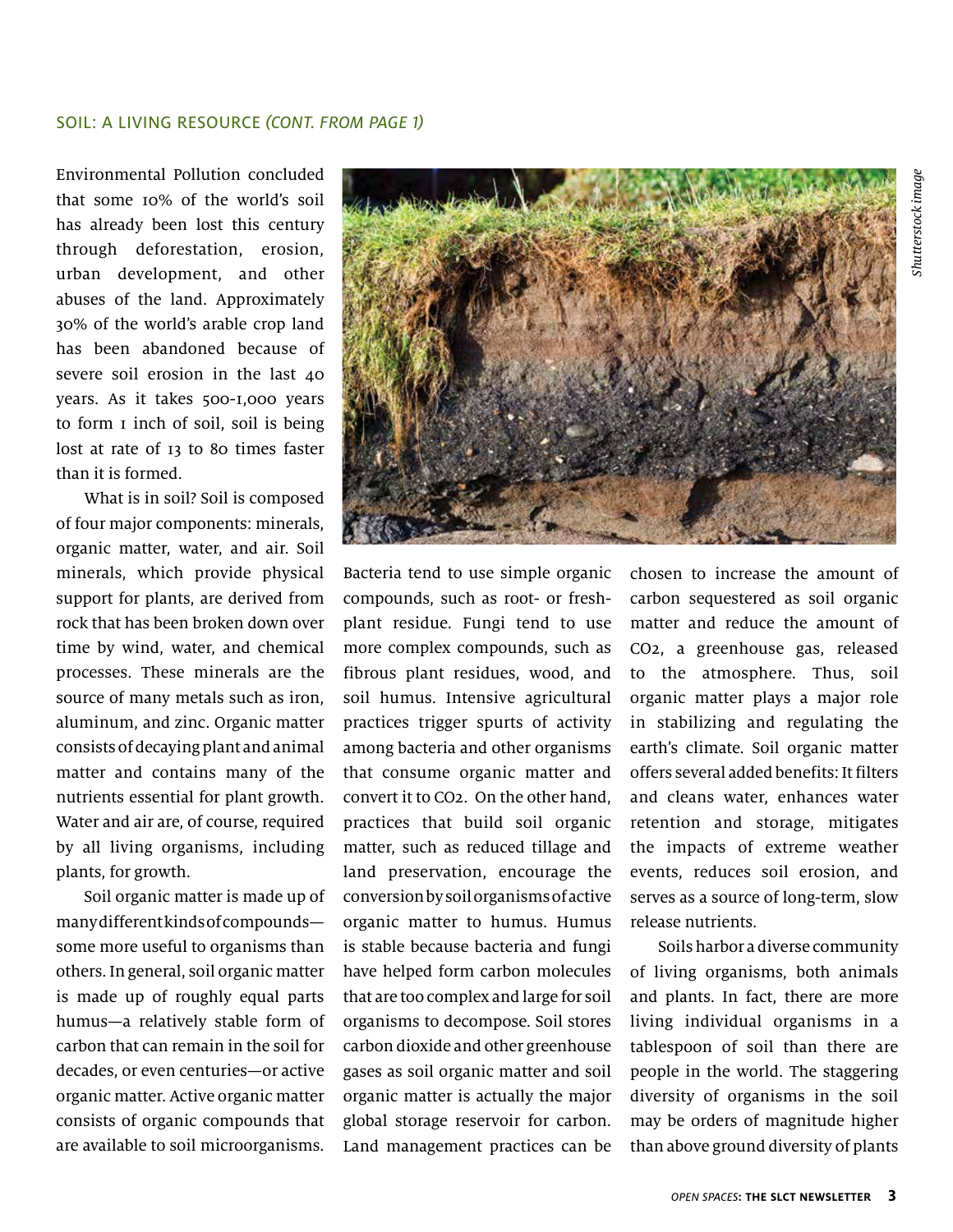#### Soil: a living resource (CONT. from page 3)

and animals, but no one has yet made an exhaustive census of soil organisms in even a single natural habitat. They range in size from the tiniest one-celled bacteria, algae, fungi, and protozoa, to the more complex nematodes (tiny wormy things) and micro-arthropods, to the visible earthworms, insects, small vertebrates, and plants. In most cases, microorganisms make up 90-95% of the total weight of organisms in soils. And, in fact, almost all of the antibiotics we take to help us fight infections were obtained from soil microorganisms. According to the Global Biodiversity Assessment "a single gram of temperate forest soil could contain 10,000 million individual cells comprising 4,000- 5,000 bacterial types, of which less than 10% have been isolated and are known to science." In addition more than 500 species of soil invertebrates (e.g. snails, earthworms, termites, mites, nematodes etc.) have been recorded from a beech forest; over 2,500 species of fungi have been identified from a few acres of land in southwest England. Clearly, the soil is home to a large proportion of the world's genetic diversity.

Soil organisms are not uniformly distributed through the soil. Each species and group exists where they can find appropriate space, nutrients, and moisture. They occur wherever organic matter occurs—mostly in the top few inches of soil, although



microorganisms have been found as deep as 10 miles in oil wells. Bacteria are concentrated in the rhizosphere, the narrow region directly around the roots. They feed on the sloughedoff plant cells, and the proteins and sugars released by roots. Protozoa and nematodes that graze on bacteria are also concentrated near roots. Thus, most of the nutrient cycling and disease suppression needed by plants occurs immediately adjacent to the roots. In the litter (leaves, twigs, roots) and humus, fungi are common as well as some bacteria. Both bacteria and fungi are able to access a larger surface area of plant residue after shredder organisms such as earthworms, leaf-eating insects, millipedes, and other arthropods break up the litter

into smaller chunks. Shutterstock image

The activity of soil organisms follows seasonal patterns, as well as daily patterns. In temperate climates, the greatest activity occurs in late spring when temperature and moisture conditions are optimal for growth. However, certain species are most active in the winter, others during dry periods, and still others in flooded conditions. Not all organisms are active at a particular time. Even during periods of high activity, only a fraction of the organisms are active. The remaining portion is barely active or dormant.

The entire soil community or biota influences a huge range of ecosystem processes that contribute to the sustainability of life on earth. Activities of soil organisms include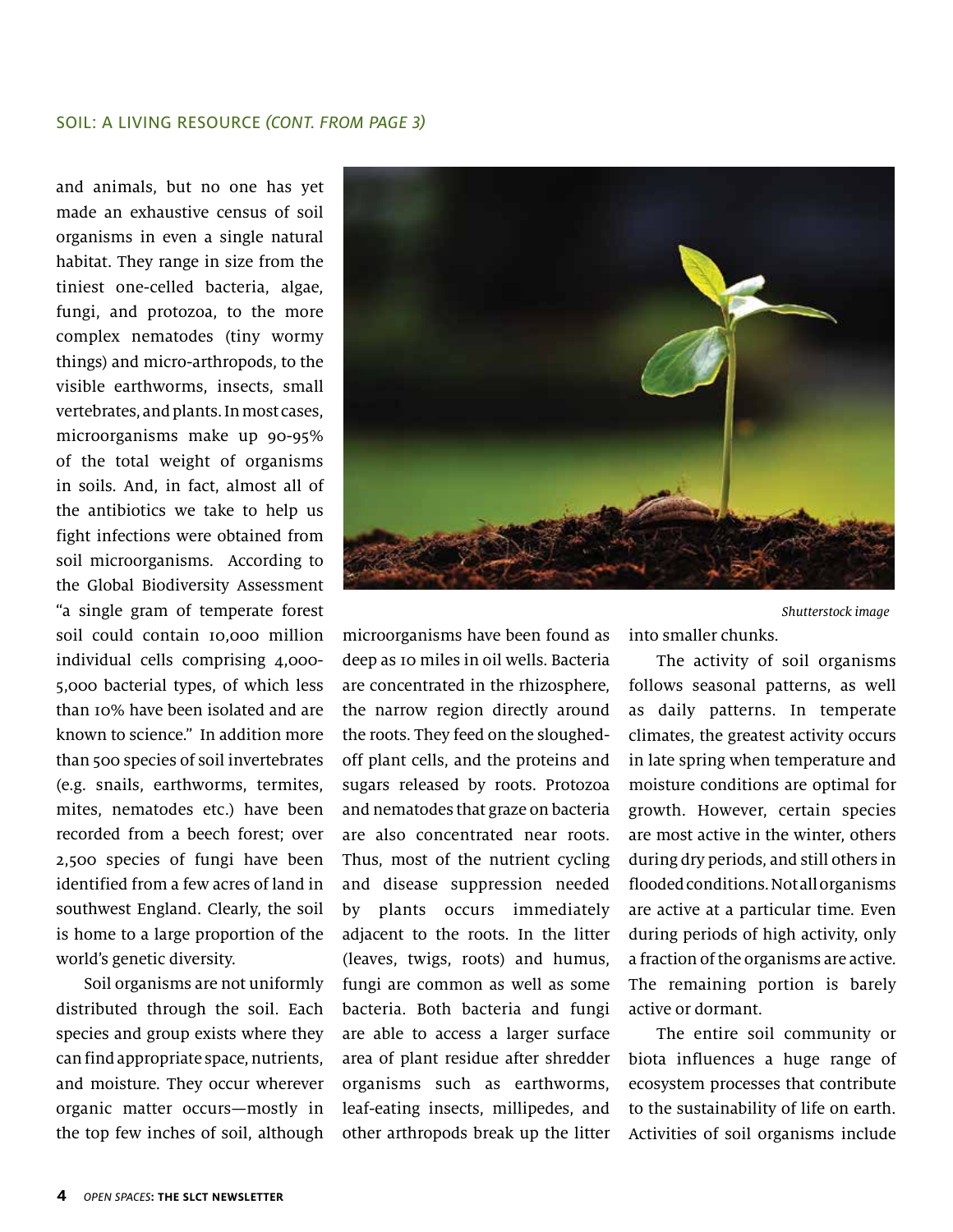the physical breakdown of plant litter by insects and earthworms and the chemical breakdown or decomposition of these materials by microorganisms. They also may change the physical structure of soils by creating large pores that are capable of transporting water into the soil. This enhances the productivity of the soil by increasing water infiltration, thereby reducing surface water runoff and decreasing soil erosion. Termites, earthworms, and other burrow-building soil organisms enhance soil productivity by churning and mixing the upper soil, which redistributes nutrients, aerates the soil, and plays a critical role in the formation of topsoil. Other organisms produce compounds that stick mineral particles together, changing the pore structure, and making it easier for plant roots to penetrate. Soil organisms enhance crop productivity because they recycle the basic nutrients required for all ecosystems, including nitrogen, phosphorous, potassium, and calcium. Nitrogen is the main

nutrient required for growth in plants and for building proteins in animals. Nitrogen-capturing microorganisms that live symbiotically on the roots of leguminous plants and trees make an enormous contribution to global agricultural productivity especially where alternative sources of fertilizer are either unavailable or unaffordable.

Despite the importance of soil biodiversity to life-sustaining processes, soils are one of the most neglected habitats on earth. In most cases, soil biologists simply don't know which organisms or groups of organisms play the most important roles in ecological processes. They don't know which soil organisms are being lost, or what impact these losses will have in the future. There is general consensus that we are losing soil biodiversity. Many microbes live symbiotically with higher organisms. Thus, every plant and animal that becomes extinct is likely to take several species of microorganisms with it. Soil ecologists believe that it is essential and urgent to establish

the cause and effect relationships between the loss of soil biodiversity and its impact on terrestrial and global ecosystem processes. Only by understanding life in the soil can we begin to conserve and better utilize its life-sustaining processes.

So the next time you take a walk through our fields and forests, don't forget the teeming community in the soil beneath your feet. Enjoy the birds singing, the majestic trees, and the wildflowers blooming, but also appreciate the soil ecosystem upon which everything else you see is dependent. And also realize, while it is easy to fight to save an animal or plant species, it is just as important to fight to conserve the hidden but vital soil community.

**Dr. Maynard is an agricultural scientist in the Department of Forestry and Horticulture at the Connecticut Agricultural Experiment Station in New Haven, CT. She is currently in charge of the New Crops Program where she conducts trials on ethnic and specialty vegetables.**

There are more living individual organisms in a tablespoon of soil than there are people in the world!

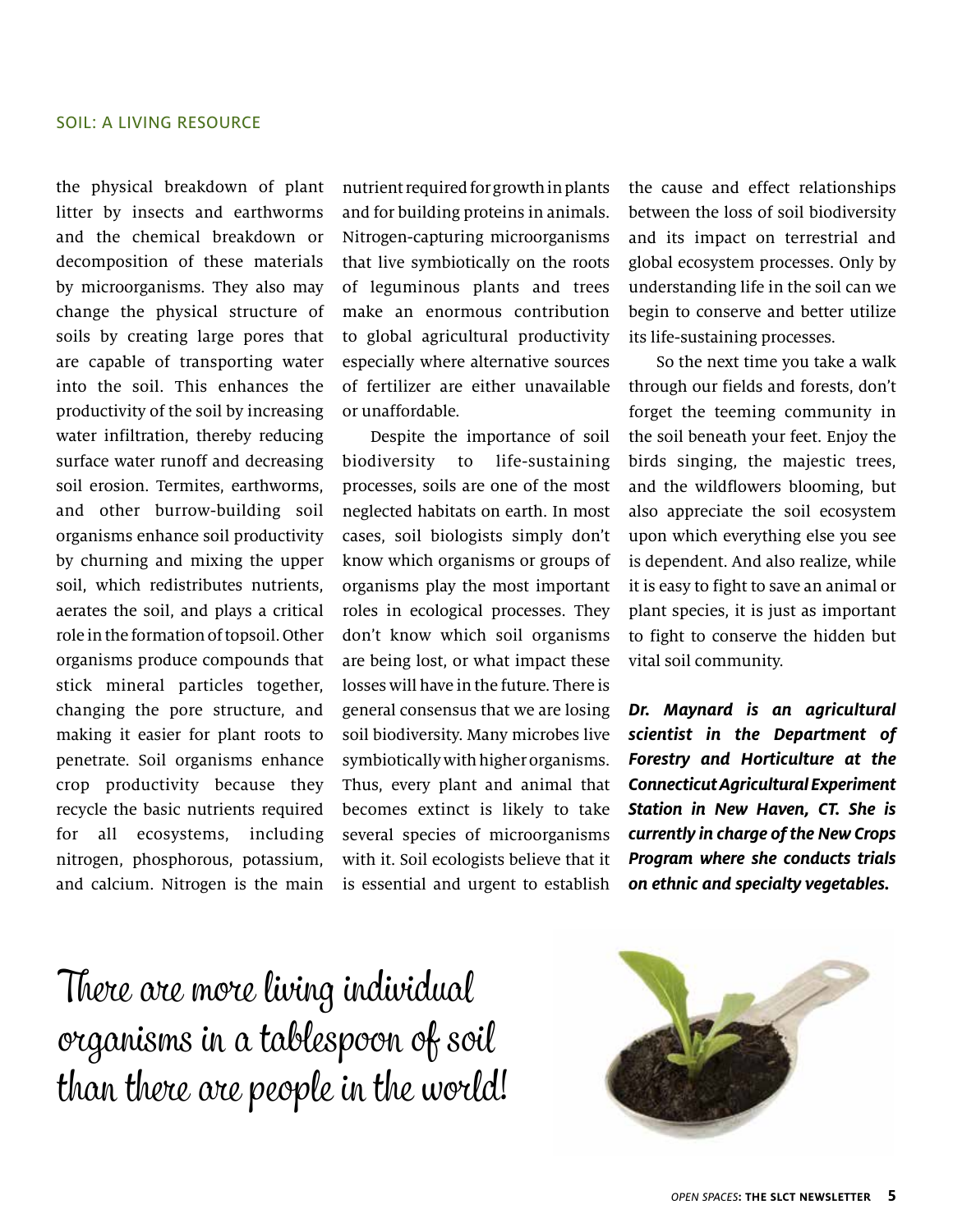# **The Wood Wide Web**

### **In the forest, an interconnected world lies below our feet**

**—** Beatriz Moisset —



**Take a look at mushrooms,**  those delicious morels or boletus or the deadly Amanita you see scattered through the forest. They look like a trivial component of the plant community compared to the trees that tower over your head. Each of those mushrooms is a "fruiting body," similar to a fruit, except that it produces spores rather than seeds. The mushrooms are the visible parts of a large organism buried underground and called a fungus. Imagine an apple tree where only the apples are visible sprouting above the ground while the whole tree is spreading its branches underground. Such an "apple tree," the main part of the fungus, is a peculiar kind of organism made of an intricate web of thin threads, called hyphae, connecting with themselves again and again when they meet, like a huge tridimensional spider web.

Certain fungi also link with the roots of trees, wrapping around them and penetrating their bark. They are called mycorrhiza (plural: mycorrhizae or mycorrhizas), meaning fungus-root. They do no harm to plants; instead they establish a vital partnership with them. Their threadlike tendrils absorb water and minerals from the soil more efficiently than roots do and transfer some of them to the plants. In return, the fungus receives the sugars and vitamins that plants synthesize. This cooperative venture benefits both partners.

The fruiting bodies of some mycorrhizae are so small that they go unnoticed by most of us, or they are underground truffles. All included, mycorrhizae benefit at least eighty per cent of all species of plants to some extent. The relationship probably originated when the first pioneer plants climbed on land, around 425 million years ago, before tree ferns and dinosaurs.

The hyphae of one species intertwine with themselves and also with those of closely related clones. They connect with the roots of not just one tree, but several. They do it again and again, forming countless links. This is the "Wood Wide Web," so called by those who study these relationships. The bridges they form are capable of carrying water and minerals and even other nutrients not just from fungus to plant and vice versa, but also from tree to tree. Thus a fir tree connects to another fir tree and also links to the birch tree beyond them. When you walk in your vegetable garden, little do you know that the leek is communicating with the carrot by means of the unseen web right under your feet!

A majestic old tree, surrounded by younger ones, forms a hub, from which the fungal network radiates in all directions like the spokes of a wheel maintaining continuous communication among all its parts. Thus, mycorrhizae behave like the stewards of the forest. In the spring, when the birches are leafless, the mycorrhizae take nourishment from the firs and carry it to them. Later on, when the leaves of birches cast shadow over the fir trees and these need some food, the web reverses its flow, taking nutrients to from the birch to sustain the fir tree.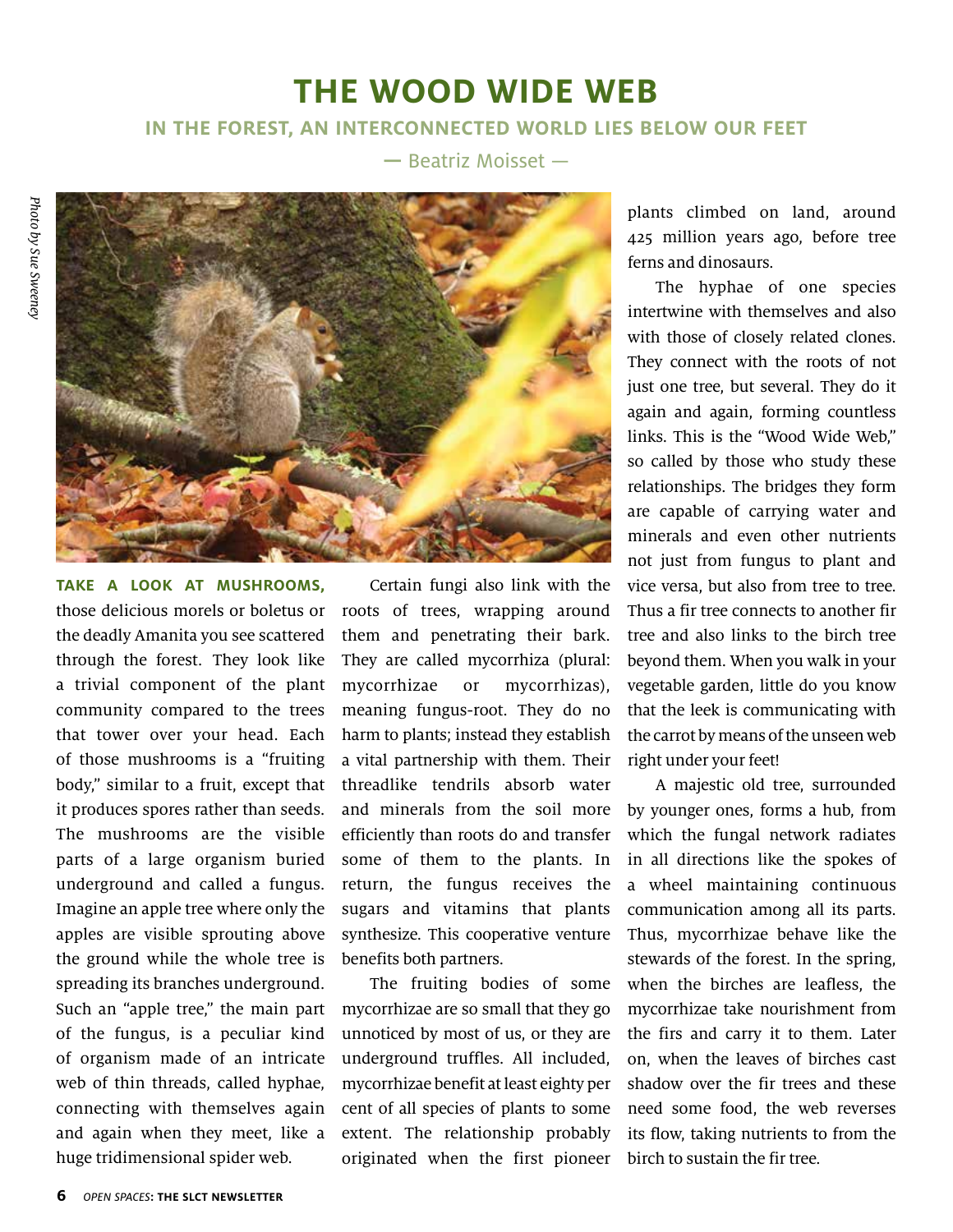# **My Experience in Open Space**

**Wonders of nature**

— Tara Gravel —

We shouldn't forget to mention another member of this complex community, the squirrel; or, in some cases, beetles or other seemingly insignificant creatures. You may have seen a squirrel breaking a piece of a toadstool and running up a tree to eat it at leisure. The spores will travel down its digestive tract and will eventually be dropped away from the original mushroom. This is the way the mycorrhizae enlist the squirrel's services to reproduce.

To many people the word fungus means "disease" or "plant damage." In the case of mycorrhizae it means "connectivity," "cooperation" or "healthy plant communities."

**Dr. Moisset is a biologist with a doctorate from the University of Cordoba, Argentina. She studied neurochemistry and behavior during a postdoctoral at the Jackson Laboratories in Bar Harbor, Maine.**

**Open spaces—the quiet places where nature is left to thrive give back to us tenfold.** We just have to be alert and receptive to the gifts. They're little things, like the scent of freshly fallen leaves, blueberry bushes ripe with fruit, a startled grouse making a hasty exit from the undergrowth, a rare lady's slipper orchid.

Once, when walking through the woods near my childhood home in Pennsylvania, enjoying a warm spring day, I stumbled on a tiny, rust and white-spotted ball, curled up alongside the path. Deer weren't an unusual sight, but to be steps from a days-old fawn was breathtaking. Its big brown eyes met mine. I knelt down and stayed quiet, wanting to observe as long as possible without upsetting the mother, wherever she was. To my astonishment, the fawn stood, wobbled over to me and leaned against my side. I stroked her back once or twice. She stayed there for a minute, then took a few tentative



Shutterstock image

steps past me, and lay down again. I could hear mama's hooves in the thicket of rhododendron behind me. It was time to go.

But a part of me is still there, astonished and grateful for the wonders of nature.

Tell us about your exceptional experience in open space by emailing us at info@stamfordland.org or posting on our Facebook page. Your story could get published in our next newsletter!

It takes 500 years to form an inch of topsoil.



One gram of soil holds The grain or different types of bacteria!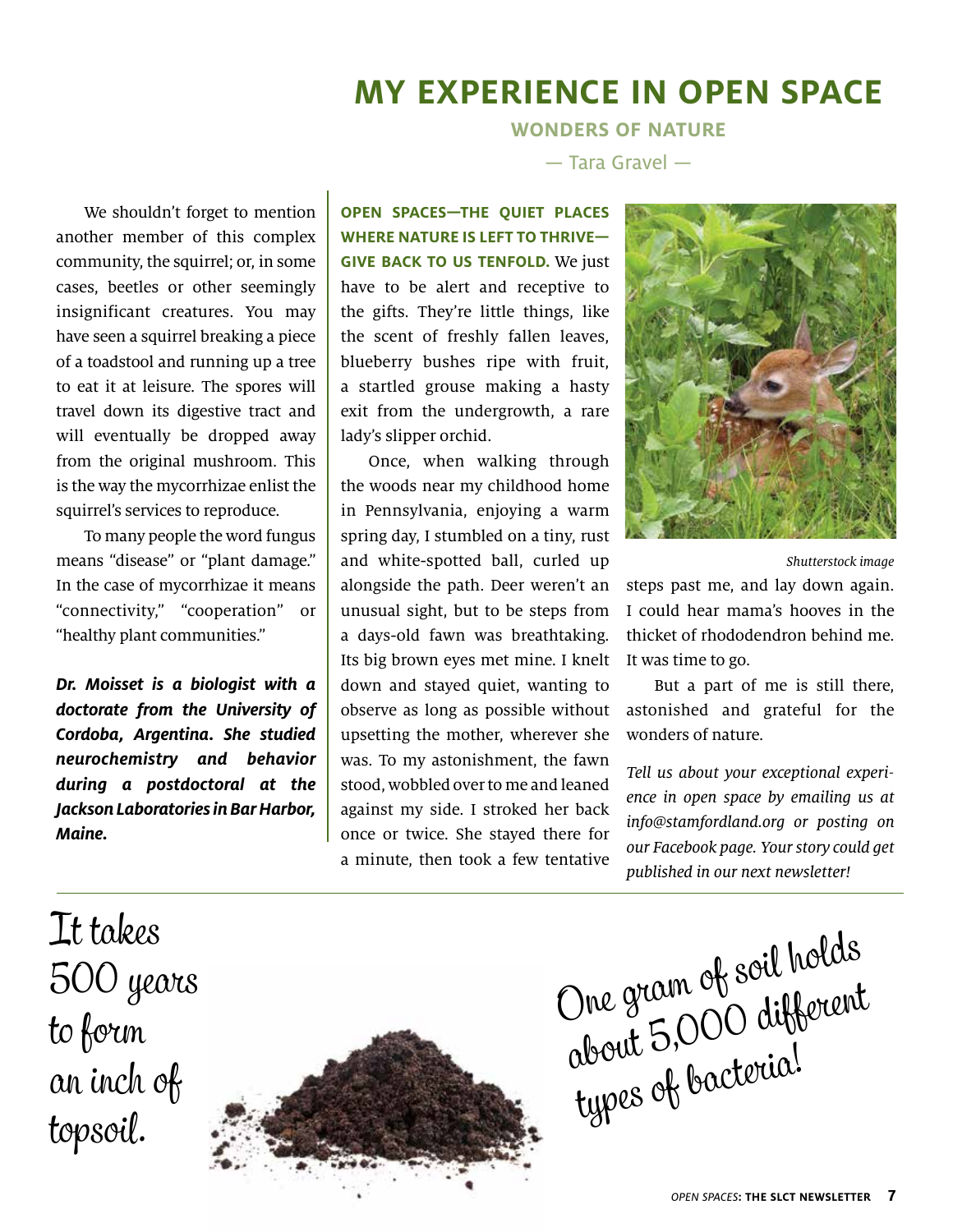### **Flora FILES The Underground World of Trees**

**—** Sue Sweeney —



**We often think of our local trees as uncomplicated, solitary, useful beings** givers of shade, providers of oxygen, storehouses for carbon, home to squirrels and birds. These tall, quiet neighbors of ours, though, have much more going on than we ever imagined.

In the last few decades, we discovered that tree roots do not mirror the tree top but instead spread out laterally around the trunk in a circle up to 2 times the tree's height. We now know that most roots don't go deeper than a foot or two, maximum 3 to 6 feet—a major limiting factor being the lack of oxygen (e.g. due to soil compaction). We have learned that, when trees are given the choice, many of the delicate, critical feeder roots, complete with their symbiotic mycorrhizae [See Beatriz Moisset's article on this fascinating subject on page 6], are spread throughout the airy, fragile duff layer of decomposing leaf litter. We are starting to appreciate that trees are

enormous creatures with such substantial reserves that damage done to their roots today may not show up in their crowns for a decade or more.

We have long known, because we can see it, that forest trees support each other above ground. For example, the trees at the forest edge are stronger than those in the middle. When the edge trees are cut down (e.g., for a right-of-way), many of the neighboring trees will also fall in the next decade or two when a storm pushes too hard in the direction of weakness. We have recently learned that when a tree produces chemicals to fight off an insect or pathogen, other area trees sense the chemicals in the air and start making the defensive chemical.

However, what goes on between trees underground in the "earth ocean" can be as mysterious and even harder for us to observe than what's going on under the deep seas. We are, however, beginning to learn. We have long known that, in a mature forest, tree roots weave together into mats so complex that it is difficult to trace the roots of a particular tree. We have also known that some of our other local trees, most notably the American beech, spread into large colonies by means of root suckering, and that these trees seem to stay interconnected in some way.

What we have recently discovered is that spontaneous root grafting is occurring below the ground, transforming solitary trees into larger living organisms. It has now been established that over 150 types of trees will graft root systems with trees of the same species and occasionally with trees of other species. Probably many more species do this but underground activity is difficult to study. Local species whose root fusing habits have been examined include our familiar, lovely white pines (Pinus strobus) and our wonderful underappreciated Tupelo (Nyssa sylvatica), also known as black gum.

Where trees share root systems, the trees have been proven to share water, oxygen, nutrients, and even the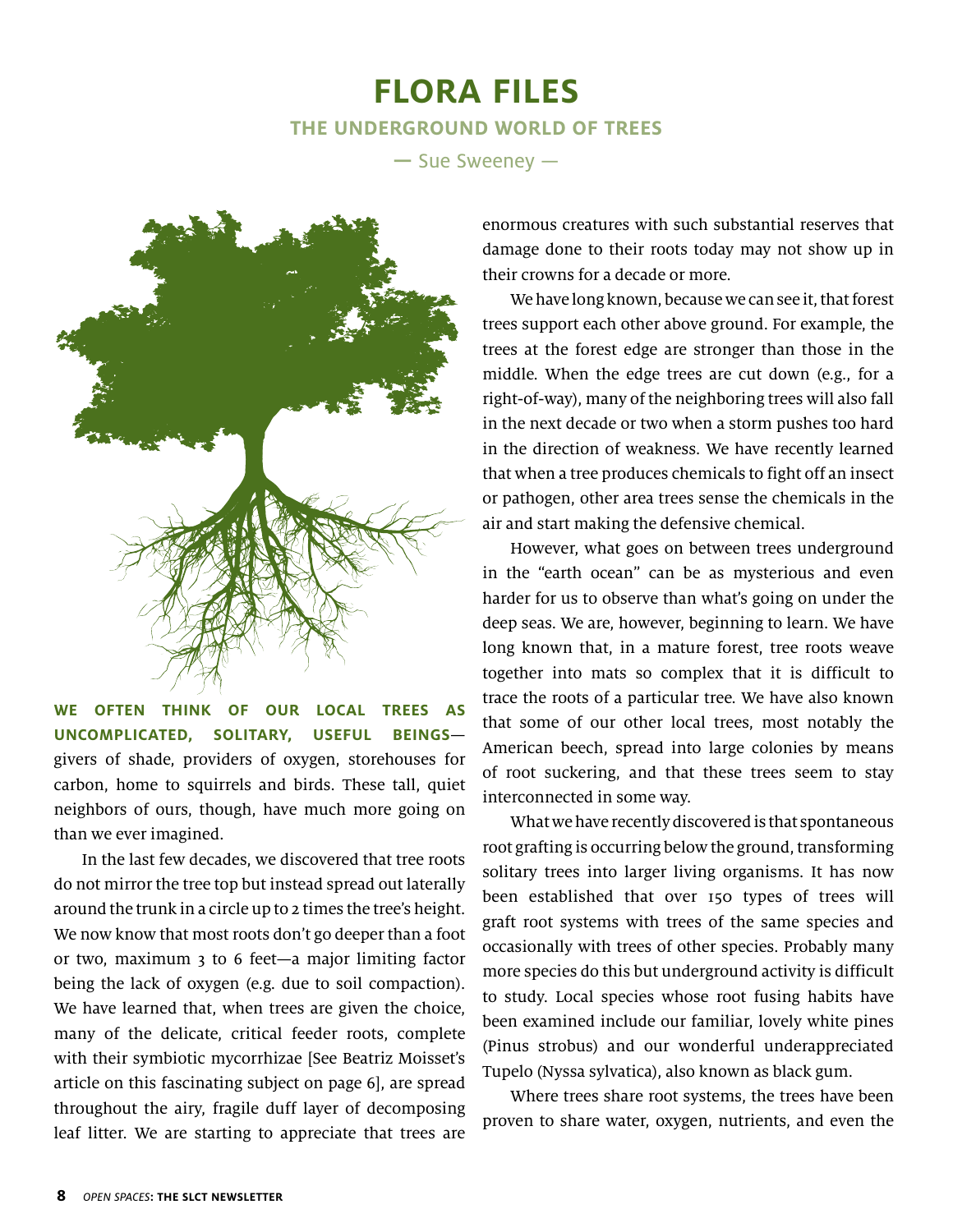all-important mycorrhizae. It's been established that the larger, better-situated trees help out their less fortunate kin. This sharing leads to the remarkable phenomenon of "living stumps"—where a tree has been cut down but the stump lives on for decades or even centuries due to shared roots.

However, for better or worse, much more travels through the root networks. For the better, when one tree manufactures chemicals in its roots to fight off an herbivore or pathogen, the chemicals are transmitted throughout the root network. For the worse, pathogens also travel thorough the networks; Dutch elm disease has been proven to do so. Also for the worse, systemic pesticides such as broadleaf weed killers and insecticides can travel through these networks killing much more than the applicator intended.

There's much more to learn and new research papers are coming out frequently, but what we know so far underscores the interconnectedness of just about everything on earth. All the more reason to preserve and protect the natural world.

### **Critter Files**

### **Moles and Voles: Tiny, Prolific Tunnel Makers**



Shutterstock image

**As the snow melts in SPRINGTIME, look for long networks** of tiny tunnels in the snow. Other times of the year, look for barely submerged tunnels in leaf litter, at the base of thick turf or under objects that have been lying on the ground for a while. Who makes these tunnels? Mostly it's voles. Meadow voles are also known as meadow or field mice. The woodland vole is also called a pine mouse. Connecticut also has a swamp vole but it's not so big on tunneling, particularly in snow. Voles are tiny, round kin to beavers and muskrats, with the same hairless tails as muskrats. Voles are

— Sue Sweeney —

almost exclusively herbivores and are happy munching on grass, even the dried stuff from last summer that lines the floors of their snow tunnels. Unfortunately, voles are also delighted by just about everything in your garden from bulbs to the bark of sapling trees.

The tunnels are warmer and drier than the open air, and are some protection against predators. When examining a tunnel system, look for bedrooms, eating areas, and escape hatches. When the snow cover is intact, you might also find air shafts. Other small critters that occasionally make snow or surface tunnels or use the ones that the voles made are white-foot mice and deer mice (both omnivores) and, occasionally, shrews (carnivorous predatorsclassified as insectivores but they'll partake of vole when they can catch one). Moles (insectivores), for the most part, stay safely underground.

The meadow vole is said to have distinguished itself with the highest reproductive rate of any mammal in the world, including lemmings. The bright side: wildlife experts agree that the voles' main job is to feed owls, foxes, and hawks. While the tunnels make it harder for our sharp-eared, keen-eyed predators to find voles, one squeak and it's all over. Indeed, in winter, the Internet abounds with humorous pictures of red fox snow-drift diving for voles. So, around the tunnel areas, check the snow and leaf litter for signs that the predators have also been at work. If you're lucky, you might see the tracings of owl wings.

Area gardeners agree that voles can cause significant damage. Vole control is beyond the scope of this piece but, please, remember "poison a rodent, poison a raptor" possible victims include even the visiting snowy owls.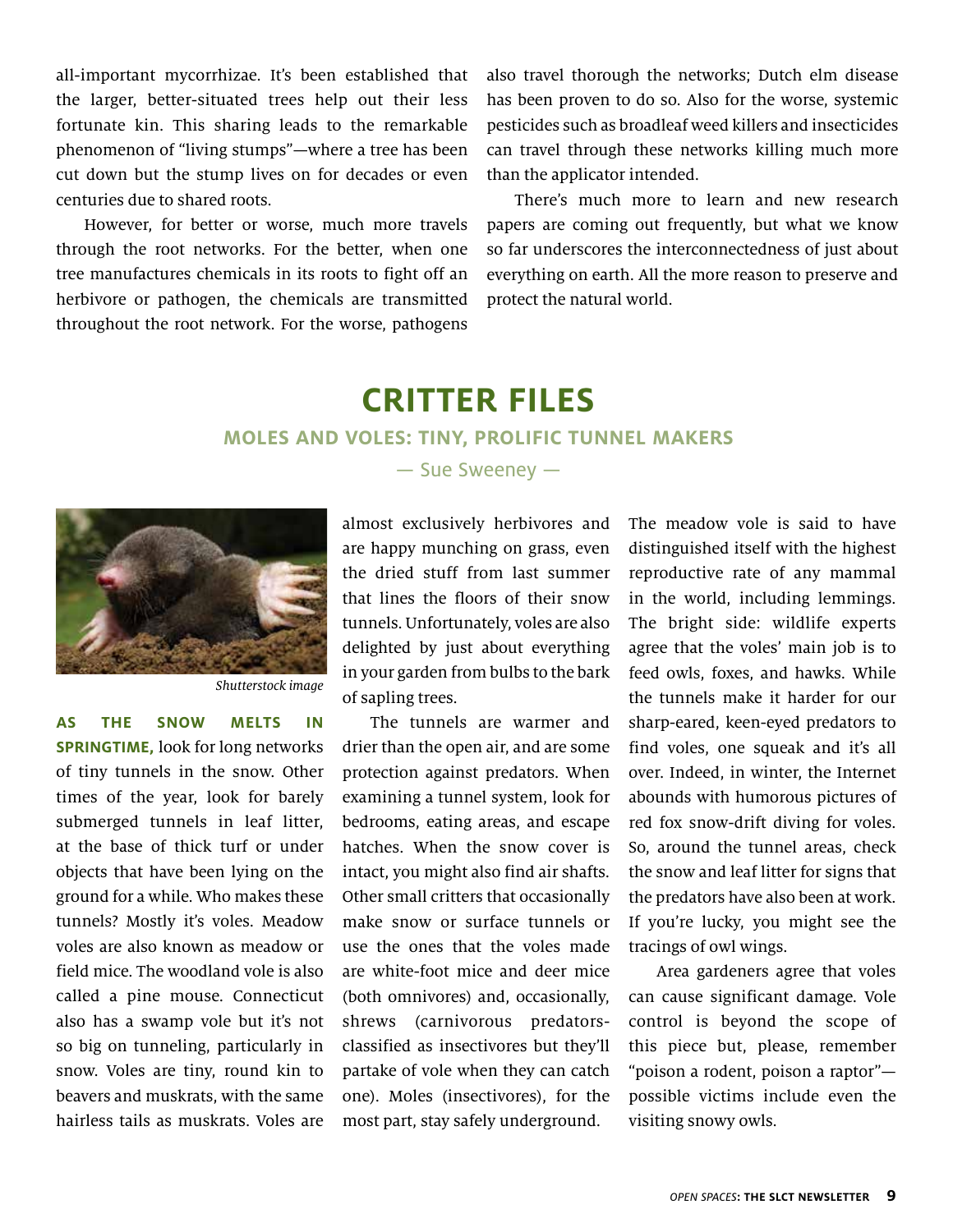# **Forest Layers**

### **What You'll Find Underground**

— Steven Danzer Ph.D. —

**Soil is much more than the dirt**

**ON YOUR KNEES.** Whether you are in the garden, forest, field, desert or mountains, soil is the glue that keeps it all together. There are almost infinite variations depending on the environment where it is found.

What we think of as "soil" not only changes as we walk about on the landscape, but it changes as we dig vertically as well. Those who have had the pleasure of preparing a garden, or digging a posthole have the opportunity to observe how the soil changes with depth. Below are some quick facts about what you'll find:

- » A typical column of forest soil is about 45% minerals, 25% water, 25% air, and 5% organic matter. The first few inches, technically designated as the "A horizon," and referred to more generally as "top soil," is mainly organic matter, and contains the bulk of the biological life within the soil; the bacteria, fungi, protozoa, nemotodes, arthopods (spiders), and earthworms. Top soil is colored dark by the organic matter, and is often capped by a thin layer of leaf litter on its surface.
- » Digging a few inches below the A horizon, most forest soils change in color and mineral

composition. This is the subsoil, or "B horizon," which no longer contains abundant organic matter. If the soil is well drained, the soil color is often a brighter yellow to red, reflecting the rusting of the mineral particles due to abundant oxygenation after frequent wetting from rain. If drainage in the soil is poor, then the soil color may be more bleached, due to the leaching

#### **SOIL LAYERS**



Shutterstock image

of coloring agents such as iron and other minerals out of the soil layer. The bleached color is the color of its native silica particles.

» Digging deeper, the next layer encountered would be the "C

horizon." This is where the soil most closely resembles the underlying bedrock. The soil here has only been slightly altered by physical processes such as freezing and thawing, and has virtually no biological activity. Depending on where you are on the forest landscape, the C layer may be encountered as shallow as 6-8 inches (when on the top of a ridge or hill), or as deep as 4 feet or more (when on a slope, or at the bottom of a slope).

» Lastly, depending how deep you are digging, groundwater is frequently encountered. Usually the groundwater level fluctuates according to the season, with the highest levels during the late fall to early spring. This is the water that eventually nourishes our local streams and rivers. It usually is not exploited by most residential wells, which pump water from fractures in the deeper bedrock, underneath the soil.

**Dr. Steven Danzer is the Chief Land Steward for the Stamford Land Conservation Trust. He is also a Soil Scientist and a Professional Wetland Scientist in private and municipal practice.**

The top 6 inches of soil in one acre of land contain 20,000 lbs. of living matter!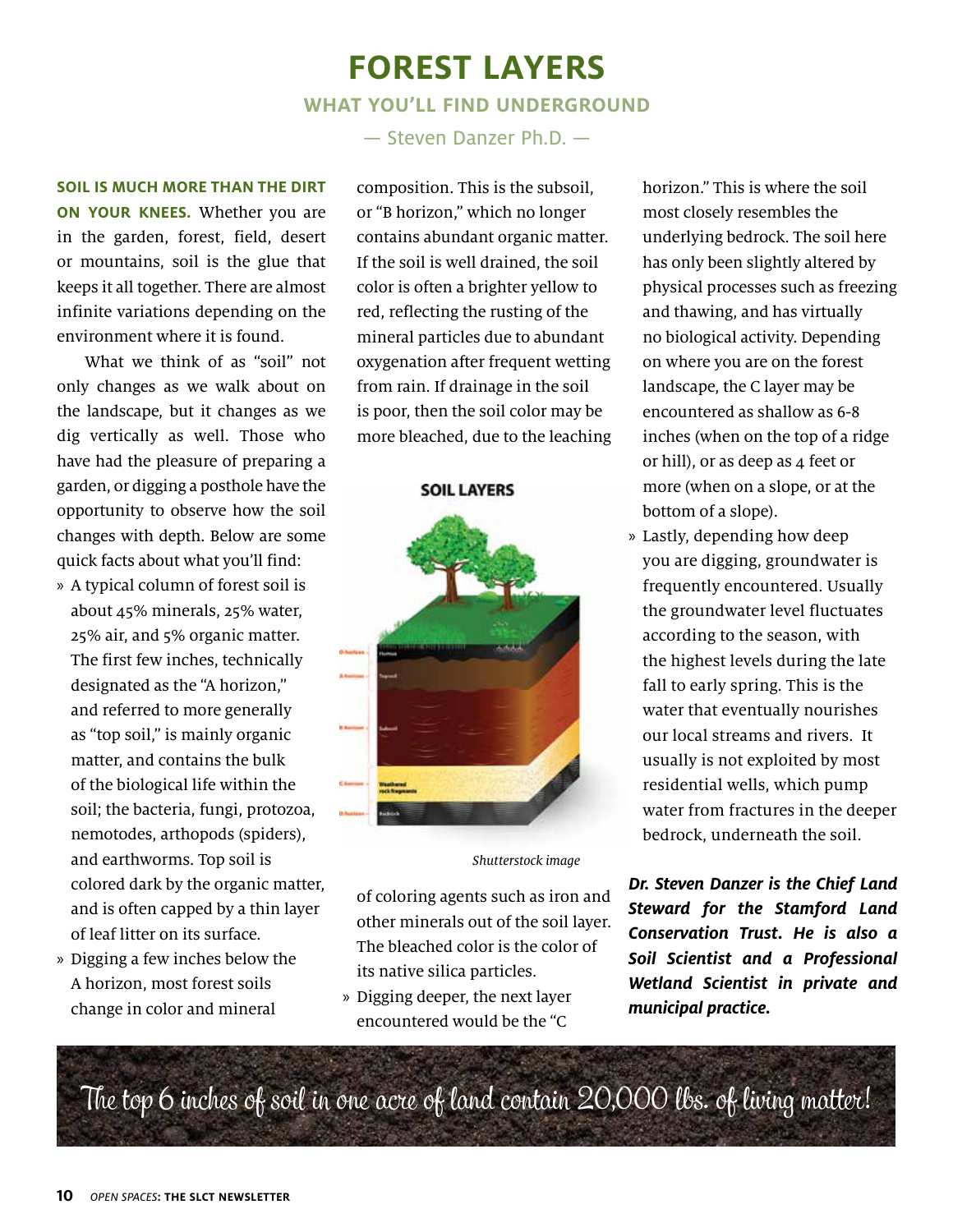### **Revenge of the Worms**

**Big. Bad. Invasive. There's a new nightcrawler in town**

**—** Richard Chiaramonte —

**I remember, and maybe you do too**, when we were kids we'd go out on a hot humid summer night after a rainstorm and gather worms we called nightcrawlers. We'd pretend to race them on the paved driveway or patio (not where our squirmy friends were at their happiest), and sometimes even keep them overnight in jars so we could use them for fishing the next day (hey, we were kids). But now the tables have turned. Now we have the Revenge of the Worms!

**Call Community** 

Worms are mostly invertebrates, varying in common and storied name from grubs to dragons and in size from microscopic to over 180 feet in length (this is a marine worm known scientifically as Lineus Longissimus—a sensible name for such a creature). And they live everywhere, from parasitic niches to oceans, rivers and trees.

Specifically, of the over 5,000 worm species scientists have discovered so far, the critical critter in question is Amynthas hilgendorfi and agrestis, commonly known as the Asian Earthworm. According to recent worm science, worms in North America were essentially wiped out during periods of glaciation. Soil

scientists believe our current crop was reintroduced as they travelled here from Asia and Europe with imported plants and even in the soil ships once used for ballast. While we could surmise this importing began with Columbus, it really picked up speed in the 1700's as more and more settlers came to North America.

Over many years, leaves, twigs and other organic debris accumulates on the forest and meadow floor. This thick layer is called "duff," and is often considered nature's perfect fertilizer. The duff layer is broken down by microscopic invertebrates and holds moisture like a sponge. This process provides nutrients for plants large and small and this plant life provides nesting and food for small animals and birds. The problem is this: the Asian worm lives by eating and digesting, hence destroying, this important duff layer.

While it is easy to make light of what often sounds like a B movie plotline, the damage Amynthas is doing is increasingly serious. When there were only a few of our tubular friends, they aerated the soil and were considered beneficial. But over time they have reproduced at a rate rabbits would envy and now we have many too many doing what amounts to unpreventable damage to a critical layer of soil.

**STATISTICS** 

So what's to be done? Apparently, not much. Some areas of the country are experiencing an increasingly serious problem (the northern midwest and, oddly, the Philadelphia area) and others are not…yet (southern New England. It seems oak leaves are hard to digest). Synthetic pesticides have been found to create collateral damage and, in maintained garden areas, plants have a range of soil requirements. Some researchers have found the earthworm population may be lowered by creating a more acidic soil. This can be done by mixing granulated sulfur and a generous amount of oak leaf litter into the soil. A professor at Pennsylvania State University has also found that a fertilizer known as Early Bird, made from tea seed meal, has helped reduce the earthworm population on grass areas.

So far we are lucky. Our local forests don't provide the food these sliders like to eat. But keep your eyes open and consider taking up fishing—a LOT of fishing.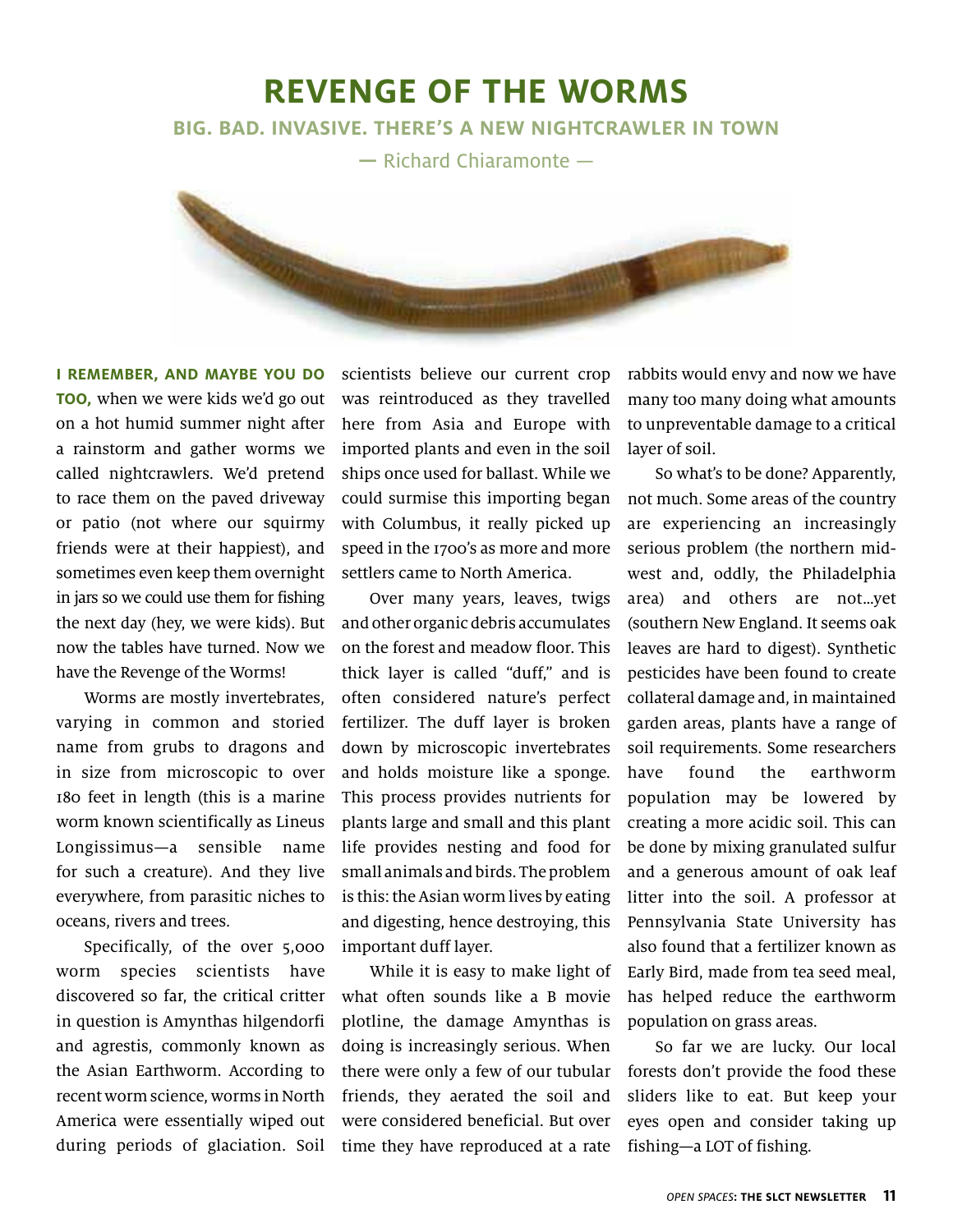### **WORD SEARCH**

### **LOOK FOR AND THEN CIRCLE THESE WORDS:**

**HABITAT**

**BASIDIOMYCOTA BEDROCK BLASTOCLADIOMYCOTA CARBON CHITIN CHYTRIDIOMYCOTA CLAY DECOMPOSITION DRAINAGE EARTHQUAKE ECOSYSTEM EDAPHOLOGY ELUVIATED EROSION EUKARYOTIC EUMYCOTA FILTRATION FUNGUS GASES GLOMEROMYCOTA GROWTH**

**HUMUS INVASIVE LAYER LIFE LIQUIDS LUMBRICINA MATTER MEDIUM MICROSPORIDIA MINERALS MOLDS MYCOLOGY MYCOREMEDIATION MYCOTOXINS MYXOMYCETES NEOCALLIMASTIGOMYCOTA NITROGEN OOMYCETES ORGANIC ORGANISMS**

**PEDOLOGY PEDOSPHERE PERMEABILITY PHOSPHORUS PLANT POROSITY PURIFICATION REGOLITH SAND SCOMYCOTA SILT SOIL STORAGE SUBSOIL SUPPLY SYMBIOTIC TOPSOIL WATER YEASTS**

# **we dig these den dwellers!**

Plenty of familiar local creatures spend time underground. Here are a few, in completely unscientific order of cuteness:

> **River Otters Rabbits Foxes Mink Chipmunks Woodchucks Spotted Salamanders Spring Peepers Skunks**

Who did we miss? Visit the Stamford Land Conservation Trust Facebook page and let us know!

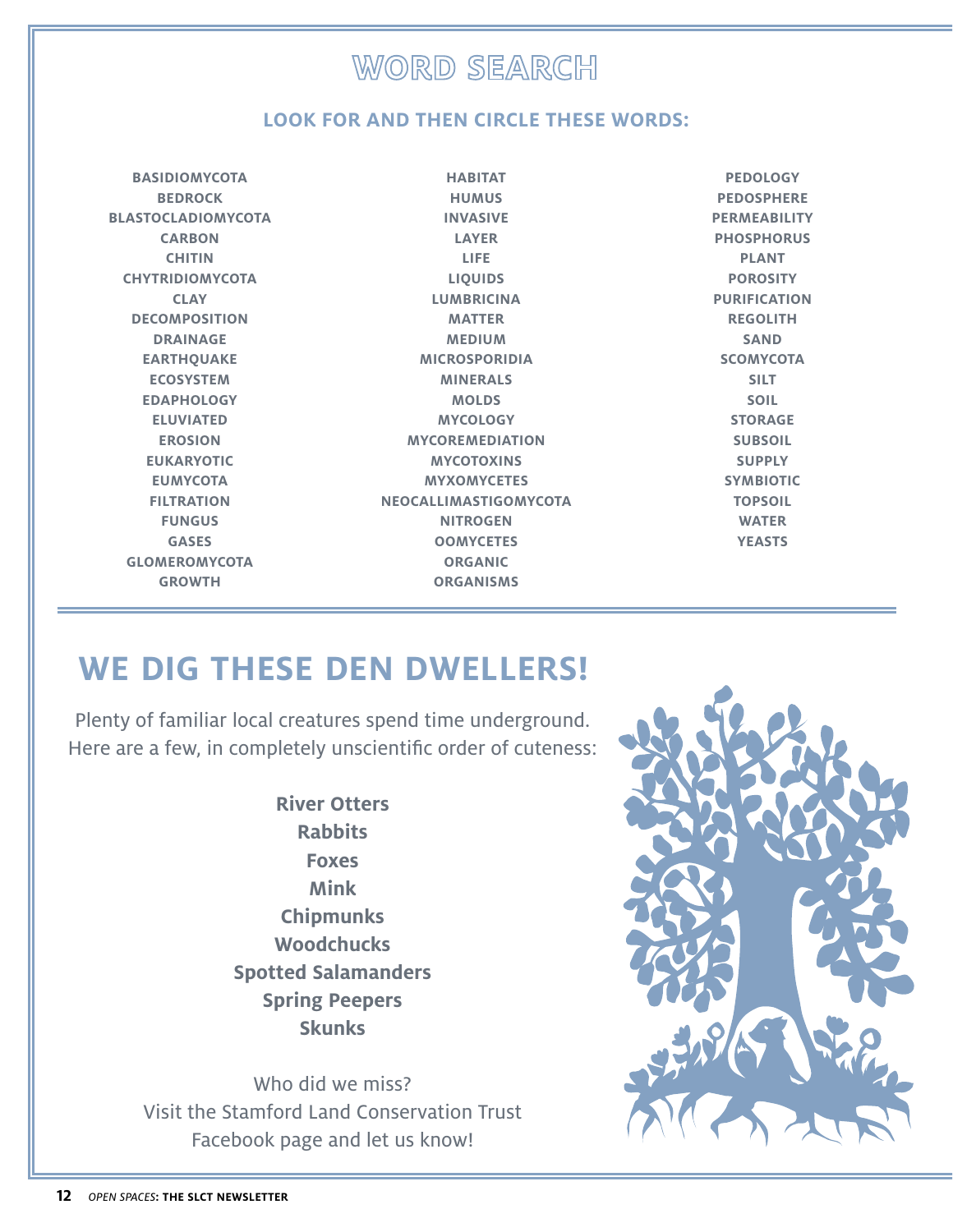| N              | I              | Υ            | D            | Z            | D            | Т            | U                                                 | A           | S            | N                                        | $\circ$      | B                           | $\mathbb R$                  | A                 | $\mathsf{C}$ | A            | J            | G            | N            | G            |
|----------------|----------------|--------------|--------------|--------------|--------------|--------------|---------------------------------------------------|-------------|--------------|------------------------------------------|--------------|-----------------------------|------------------------------|-------------------|--------------|--------------|--------------|--------------|--------------|--------------|
| V              | I              | I            | Е            | N            | U            | A            | V                                                 | U           | Т            | Q                                        | N            | R                           | Е                            | Т                 | т            | A            | M            | $\mathbb R$  | R            | N            |
| Т              | A              | т            | I            | B            | A            | Η            | B                                                 | ${\tt P}$   | Η            | $\mathbf O$                              | S            | ${\tt P}$                   | $\, {\rm H}$                 | $\circ$           | $\mathbf R$  | U            | $\rm S$      | U            | Е            | K            |
| т              | O              | т            | I            | J            | A            | S            | N                                                 | т           | Ι            | V                                        | $\mathbf C$  | V                           | $\mathbf C$                  | $\mathsf{C}$      | E            | B            | $\mathbf C$  | G            | V            | X            |
| Υ              | I              | $\mathbf C$  | L            | $\rm H$      | $\mathsf{O}$ | ${\bf S}$    | $\mathbf O$                                       | Т           | ${\tt S}$    | $\, {\bf B}$                             | $\rm{Z}$     | Υ                           | E                            | Y                 | E            | $\mathbf I$  | $\mathsf{O}$ | ${\bf S}$    | M            | Y            |
| G              | X              | V            | Υ            | I            | $\mathbf C$  | ${\bf P}$    | I                                                 | М           | J            | M                                        | M            | N                           | M                            | M                 | Т            | $\mathbb R$  | I            | $\mathbf C$  | S            | G            |
| $\mathsf{O}$   | Α              | Е            | L            | M            | S            | ${\bf S}$    | Т                                                 | D           | M            | $\mathsf{O}$                             | $\rm S$      | U                           | X                            | $\circ$           | Т            | E            | $\mathsf{O}$ | O            | D            | $\mathsf{O}$ |
| L              | X              | N            | G            | $\circ$      | $\mathbf O$  | $\rm S$      | Α                                                 | К           | I            | B                                        | К            | Ι                           | Ι                            | Ι                 | R            | $\mathbb R$  | J            | M            | Ι            | L            |
| O              | A              | S            | I            | ${\bf P}$    | E            | G            | $\mathbf C$                                       | D           | $\mathbf C$  | $\mathsf{O}$                             | I            | B                           | N                            | D                 | G            | Е            | B            | Υ            | U            | $\circ$      |
| L              | X              | N            | G            | $\mathsf{O}$ | $\circ$      | $\rm S$      | Α                                                 | К           | I            | B                                        | К            | Ι                           | I                            | I                 | R            | $\mathbb R$  | J            | M            | I            | L            |
| O              | Α              | S            | I            | Ρ            | Е            | G            | $\mathbf C$                                       | D           | $\mathbf C$  | $\circ$                                  | Ι            | B                           | N                            | D                 | G            | E            | B            | Υ            | U            | $\circ$      |
| D              | т              | L            | M            | Α            | $\mathbf{A}$ | $\circ$      | I                                                 | Е           | $\mathbb R$  | Е                                        | M            | G                           | V                            | Α                 | Е            | $\mathbf{A}$ | Μ            | $\mathbf C$  | Q            | $\mathbf C$  |
| Е              | $\mathsf{O}$   | $\circ$      | Ι            | $\rm S$      | $\mathbf R$  | $\mathbb R$  | $\mathbf F$                                       | т           | $\mathsf{O}$ | Υ                                        | $\mathbf F$  | Υ                           | N                            | L                 | G            | M            | Е            | $\mathbf O$  | I            | Υ            |
| ${\bf P}$      | $\mathsf{C}$   | т            | Е            | D            | т            | D            | I                                                 | A           | $\mathbf S$  | $\mathbf O$                              | H            | Ι                           | $\mathsf C$                  | $\mathsf{C}$      | $\mathbf F$  | $\mathbb{R}$ | $\mathbf C$  | Т            | L            | M            |
| Е              | Υ              | S            | Е            | Υ            | Η            | F            | $\mathbf R$                                       | I           | $\mathbf P$  | A                                        | $\mathbf C$  | Υ                           | L                            | O                 | Е            | A            | $\circ$      | A            | $\mathbb R$  | G            |
| D              | M              | B            | Η            | Q            | Q            | Е            | U                                                 | V           | $\circ$      | $\rm S$                                  | M            | Α                           | L                            | Т                 | т            | Υ            | ${\tt S}$    | Е            | M            | $\circ$      |
| A              | U              | $\mathbf C$  | $\mathbf F$  | F            | U            |              | Ρ                                                 | U           | $\mathsf R$  | Е                                        | Υ            |                             | Α                            | S                 | $\mathbf R$  | A            | $\mathbf Y$  | $\mathbb R$  | Υ            | $\mathbb R$  |
| ${\bf P}$      | $\mathbf E$    | $\mathbb{R}$ | M            | E            | $\mathbf{A}$ |              | I                                                 | L           |              | Т                                        | $\rm Y$      |                             |                              | $\mathbf{A}$      |              |              | S            | $\mathsf{O}$ | $\mathbf C$  | $\mathbf C$  |
| H              | $\mathbf U$    | $\mathbf M$  | U            | S            | $\mathbf K$  | $\mathbf{P}$ | Y                                                 | $\mathbf E$ | $\mathbf{D}$ | Е                                        | G            | $\mathbf{E}$                | $\mathbf K$                  | L                 | L            | $\mathbf{Z}$ | Т            | S            | $\mathsf{O}$ | $\mathbf B$  |
| $\overline{O}$ | $\overline{O}$ | $\mathbf M$  | Y            | $\mathsf{C}$ | $\mathbf E$  |              | $\mathbf E$                                       | S           | $\mathbf{I}$ |                                          |              |                             | $\mathbf{A}$                 | $\mathbf B$       | $\mathbf{A}$ | $\mathbf{Z}$ | $\mathbf E$  | $\mathbf I$  | Т            | W            |
| L              | $\mathbf U$    | M            | $\mathbf B$  | $\mathbb R$  | I            | $\mathbf C$  | $\mathbf{I}$                                      | ${\bf N}$   | $\mathbf A$  |                                          | $\mathbf{E}$ | $\mathbf A$                 |                              | Т                 | S            | $\mathbf C$  | $\mathbf M$  | $\mathsf{O}$ | $\mathsf{O}$ | J            |
| $\mathsf{O}$   | $\, {\rm H}$   | $\mathsf{O}$ | $\mathbf M$  | $\mathbf M$  | $\mathbf Y$  |              | $\mathsf{O}$                                      | ${\bf R}$   | ${\bf E}$    | $\mathbf M$                              | ${\bf E}$    | ${\bf D}$                   | $\mathbf I$                  | A                 | Т            | $\mathbf I$  | $\mathsf{O}$ | N            | X            | N            |
| G              | $\mathbb{R}$   | $\mathsf{O}$ | W            | Т            | $\, {\rm H}$ | H            | T                                                 |             |              |                                          |              |                             | ${\bf R}$                    | Е                 | $\mathbb R$  | N            | Y            | $\mathbf E$  | I            | Υ            |
| Y              | $\mathbf L$    | $\mathbf B$  | D            | ${\tt P}$    | $\mathbf L$  | $\mathbf M$  | M                                                 |             | M            | X                                        | W            | $\mathbf V$                 | $\mathbf{E}% _{0}$           | $\mathbf V$       | $\mathbf I$  | S            | $\mathbf{A}$ | $\mathbf V$  | N            | I            |
| D              | N              | $\mathbf{A}$ | J            | ${\bf N}$    | S            | $\mathbf U$  | ${\bf P}$                                         | ${\bf P}$   | L            | Y                                        | $\mathbf F$  | M                           | I                            | N                 | Е            | $\mathbb R$  | $\mathbf{A}$ | L            | S            | Υ            |
| Т              | $\overline{O}$ | $\mathbb R$  | $\mathbf{A}$ | G            | Е            | X            | $\, {\rm H}$                                      | G           |              | M                                        | $\mathbf F$  | $\mathbf U$                 | ${\bf N}$                    | G                 | $\mathbf U$  | S            | Т            | $\mathbf T$  | $\mathbf P$  | B            |
|                |                |              |              |              |              |              | K<br>$\mathbf{B}$<br>$\mathbf{T}$<br>$\mathbf{C}$ |             | $\mathbf{C}$ | $\mathbf{I}$<br>${\bf I} - {\bf L}$<br>D | $\mathbf C$  | Y<br>$\mathbf Y$<br>$O$ $G$ | $\mathbf{I}$<br>$\mathbf{U}$ | $W$ $L$<br>S<br>E |              |              | B A          |              |              |              |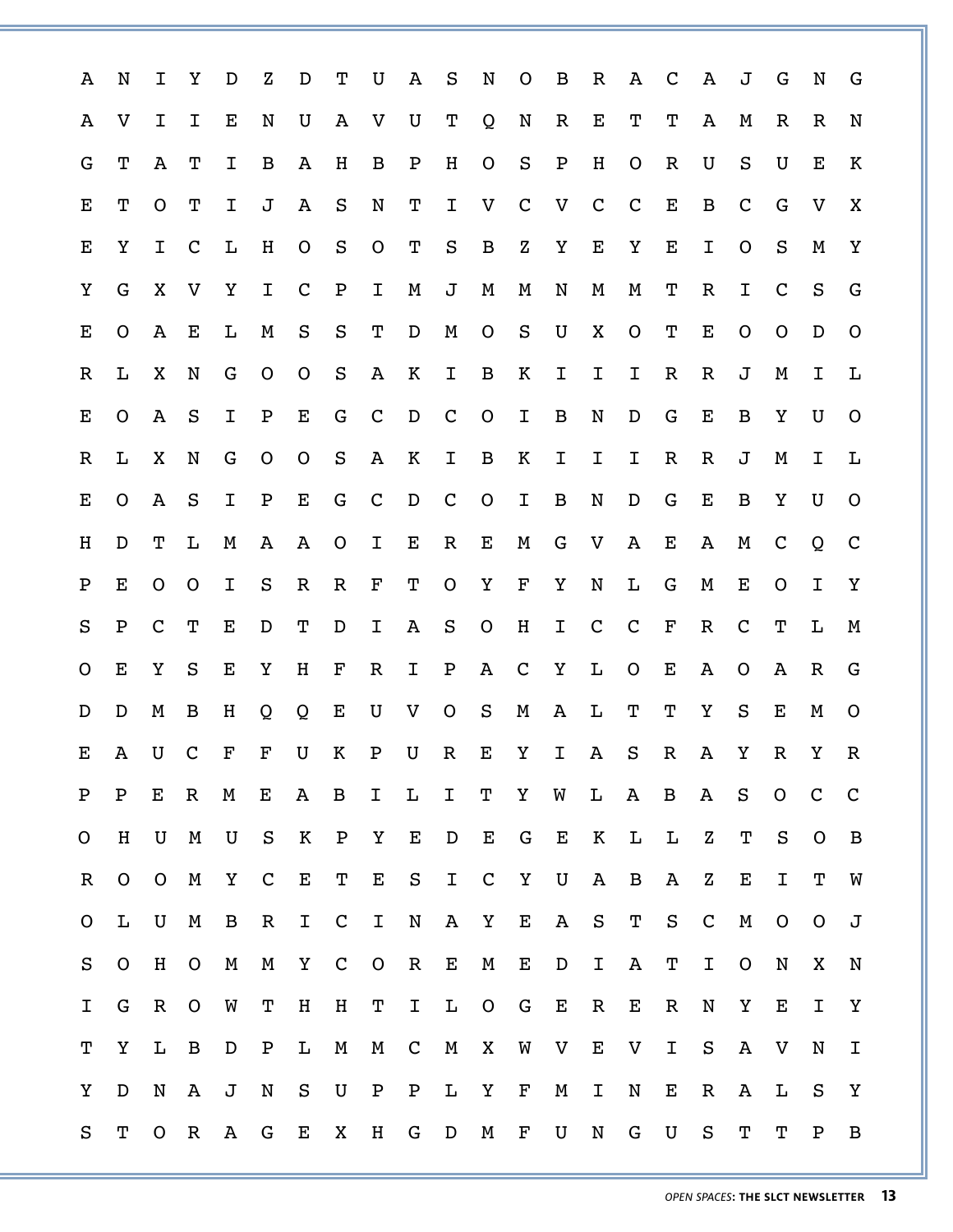# **Experiment: Jarring proof of life!**



Who lives in your soil? Along with earthworms, there are many microscopic creatures, such as nematodes, bacteria and protozoans. They produce carbon dioxide as a waste product, just like you. To prove it, you need a big glass jar and lid, a small container that fits inside the jar, a bottle of lime water (water with calcium hydroxide) from the drug store, and a generous scoop of soil.

Put the soil inside the jar and put the smaller container on top. Fill the smaller container 2/3 full with lime water and leave it open.

Close the jar lid tightly and wait a few days, watching for changes in the water.

Because lime water turns milky in the presence of carbon dioxide (it's really forming chalk), a milky color is proof of the diversity of life in your soil.

**Adapted from HowSutffWorks.com Science Projects for Kids: Soil Experiments**

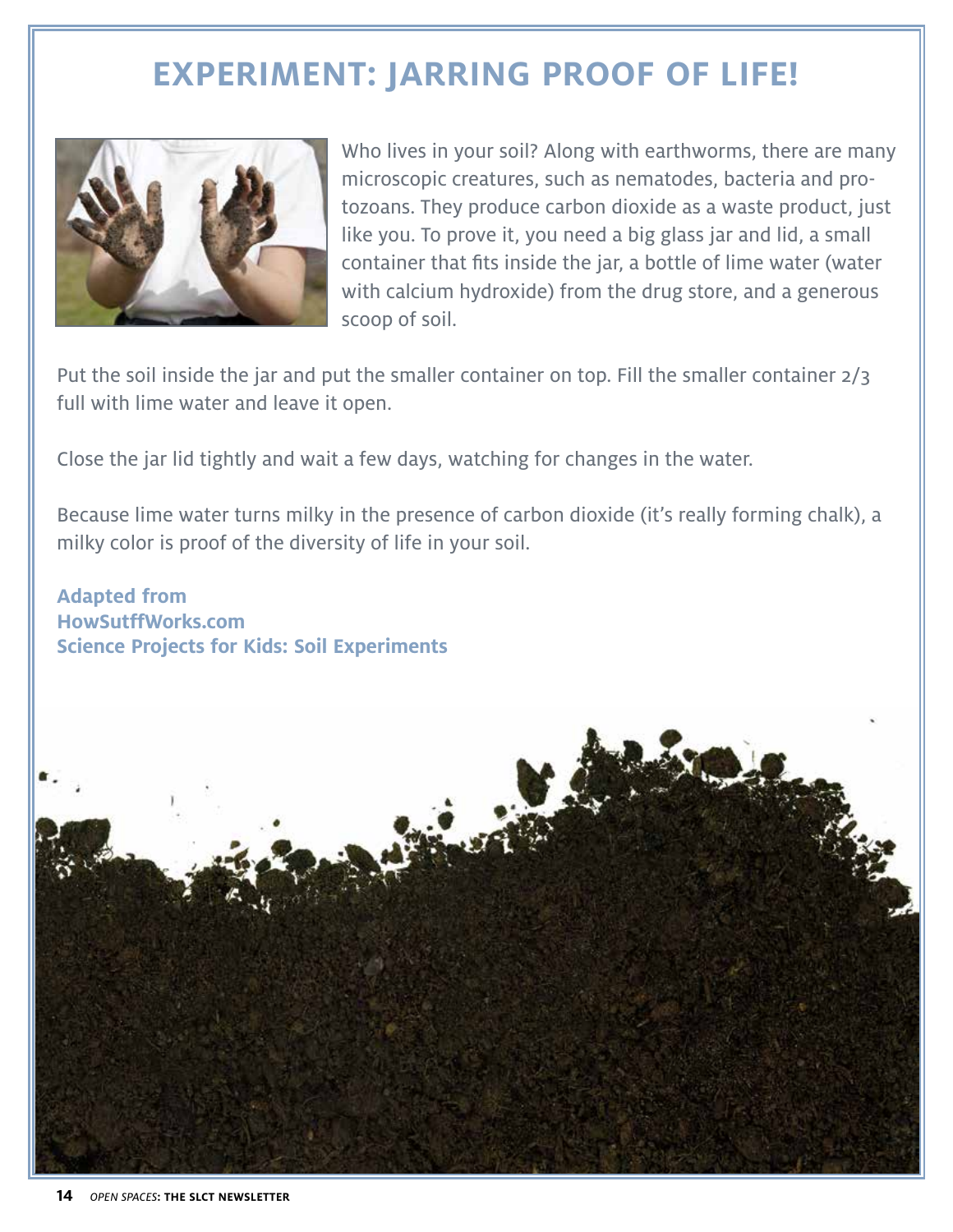# **new & noteworthy**

### **Mill River is Rockin'!**

If you haven't been to Mill River Park lately, you're in for a treat with a full range of free (and inexpensive) family activities this summer. Movies under the stars, kids' shows, the Pork in the Park BBQ contest, a concert by the Stamford Symphony Brass—there's something for everyone. While you're there, look for the SLCT tree and dedicated plaque. See MillRiverPark.com for an event schedule.

### **Household Hazardous Waste Day**

From house paint to batteries, pesticides to cleaners, you can dispose of any household hazardous waste on July 19th from 9:30 a.m. to 2 p.m. at Rippowam Middle School at 381 High Ridge Road. See www.stamfordct.gov/solid-wasterecycling for more information and other recycling news.

### **volunteers wanted**

Are you an agile and expert Tweeter and Facebook poster who knows how to generate a following? We're looking for a social-mediasavvy volunteer to help with our Twitter and Facebook accounts, posting weekly updates, photos and news. Please contact us at social@stamfordland.org if this sounds like you!

|                                       | An earthworm digests 15 tons of soil each year!                                                      |                                                                            |
|---------------------------------------|------------------------------------------------------------------------------------------------------|----------------------------------------------------------------------------|
|                                       |                                                                                                      | <b>STAMFORD LAND</b>                                                       |
|                                       |                                                                                                      | 22 FIRST STREET, STAMFORD, CT 06905-0247   STAMFORDLAND.ORG   203.325.1850 |
| Won't you join us?                    |                                                                                                      |                                                                            |
|                                       | Enclosed is my: $\Box$ Individual Membership \$25 $\Box$ Family Membership \$50 $\Box$ Sponsor \$100 |                                                                            |
|                                       | Q Partner \$500 Q Benefactor \$1,000 and over Q Total Donation \$                                    |                                                                            |
|                                       | $\Box$ Check this box if this is a new address                                                       |                                                                            |
|                                       |                                                                                                      |                                                                            |
|                                       |                                                                                                      |                                                                            |
|                                       |                                                                                                      |                                                                            |
| I would like to volunteer my services |                                                                                                      |                                                                            |
|                                       | $\Box$ Land Steward $\Box$ Land Donation $\Box$ Other $\Box$                                         |                                                                            |
|                                       | Please send all mail to: Stamford Land Conservation Trust, 22 First Street, Stamford, CT 06905-0247  |                                                                            |